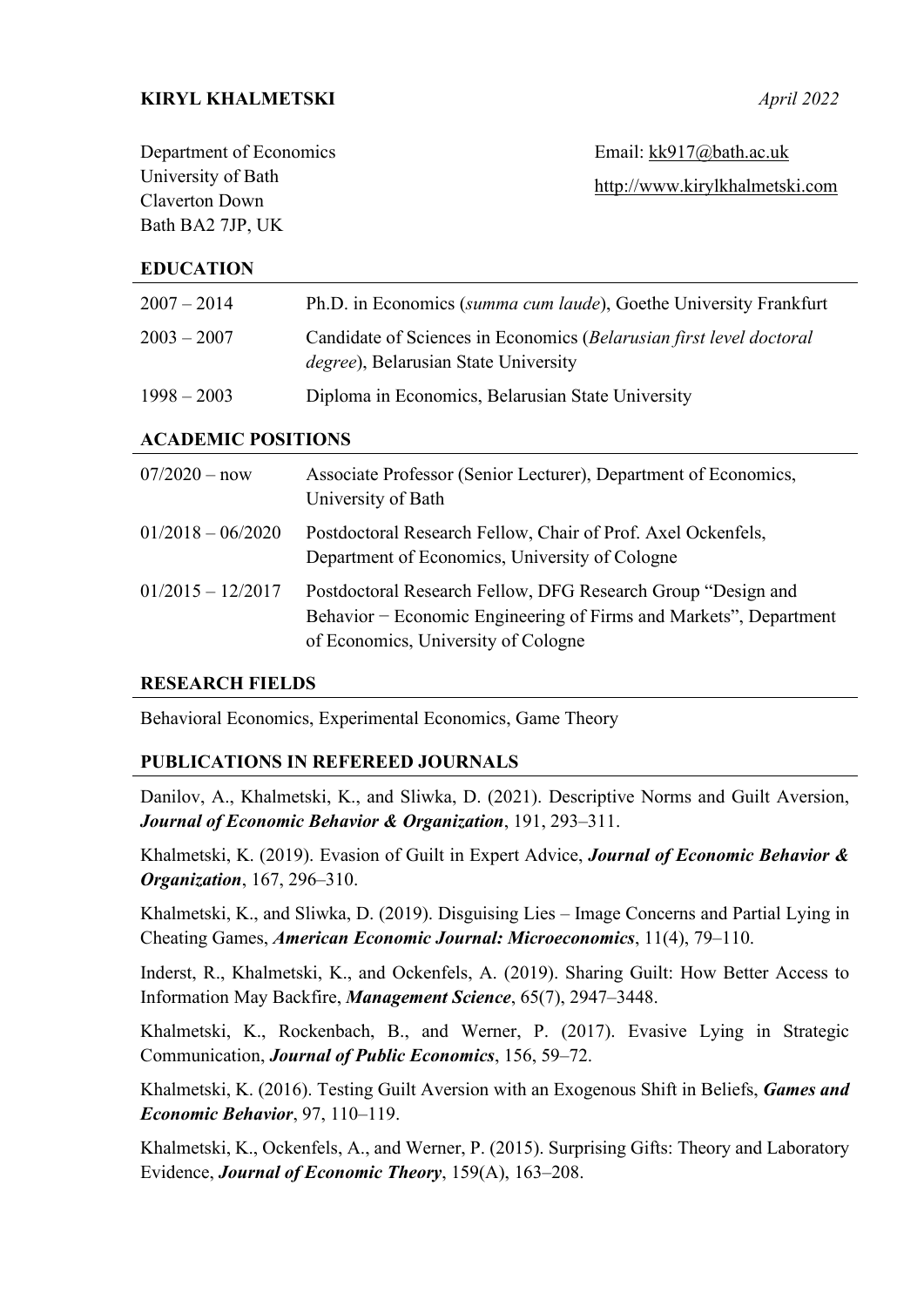## **CHAPTERS IN BOOKS**

King, A. J., Kosfeld, M., Dall, S.R., Greiner, B., Kameda, T., Khalmetski, K., Leininger, W., Wedekind, C. and Winterhalder, B. (2017). Exploitative Strategies: Consequences for Individual Behavior, Social Structure, and Design of Institutions. In: L-A. Giraldeau, P. Heeb, and M. Kosfeld (eds.): *Investors and Exploiters in Ecology and Economics: Principles and Applications.* Strüngmann Forum Reports, vol. 21 (J. Lupp, series editor), MIT Press, 205–214.

#### **WORK IN PROGRESS**

Fochmann, M., Khalmetski, K., Kölle, T., Mohr, P. and Rockenbach, B. Trust Them, Threaten Them, or Lure Them? Effective Audit Systems to Promote Compliance

Ederer, F., Khalmetski, K., Kölle, F., and Schneider, F. Promises in an Uncertain World.

Hoffmann, F., Khalmetski, K., and Le Quement, M.T. Disliking to Disagree.

Khalmetski, K., and Ockenfels. A. Altruistic Punishment as Norm-Signaling.

Khalmetski, K., and Ockenfels. A. Social Norms and Repugnance.

Khalmetski, K., Ockenfels, A., and Loewenstein, G. Morals, Markets and Climate.

## **TEACHING**

| 2022             | Experimental Economics (Master level)                             |
|------------------|-------------------------------------------------------------------|
| $2020 -$<br>2022 | Quantitative Methods for Economics and Game Theory (Master level) |
| 2019             | Industrial Organization (Exercise, Bachelor level)                |
| 2018             | Game Theory and Strategic Thinking (Exercise, Bachelor level)     |
| $2015 -$<br>2019 | Economic Engineering (Exercise, Master and PhD level)             |

## **PARTICIPATION IN GRANTS**

| $2011 -$ | Affiliated member of the DFG Research Group 'Design and Behavior - |
|----------|--------------------------------------------------------------------|
| 2017     | Economic Engineering of Firms and Markets' (FOR1371)               |

#### **PRESENTATIONS**

UC Davis Research Seminar (*invited*), 2020

6th Annual UEA Workshop on Behavioral Game Theory, 2020

19th Annual SAET Conference, Ischia, 2019

4th Workshop on Psychological Game Theory, Copenhagen, 2019

UEA Economics Seminar (*invited*), Norwich, 2019

ICEF Research Seminar, Higher School of Economics (*invited*), Moscow, 2019

1st CoCoLab Workshop in Economics and Psychology, Nice, 2019